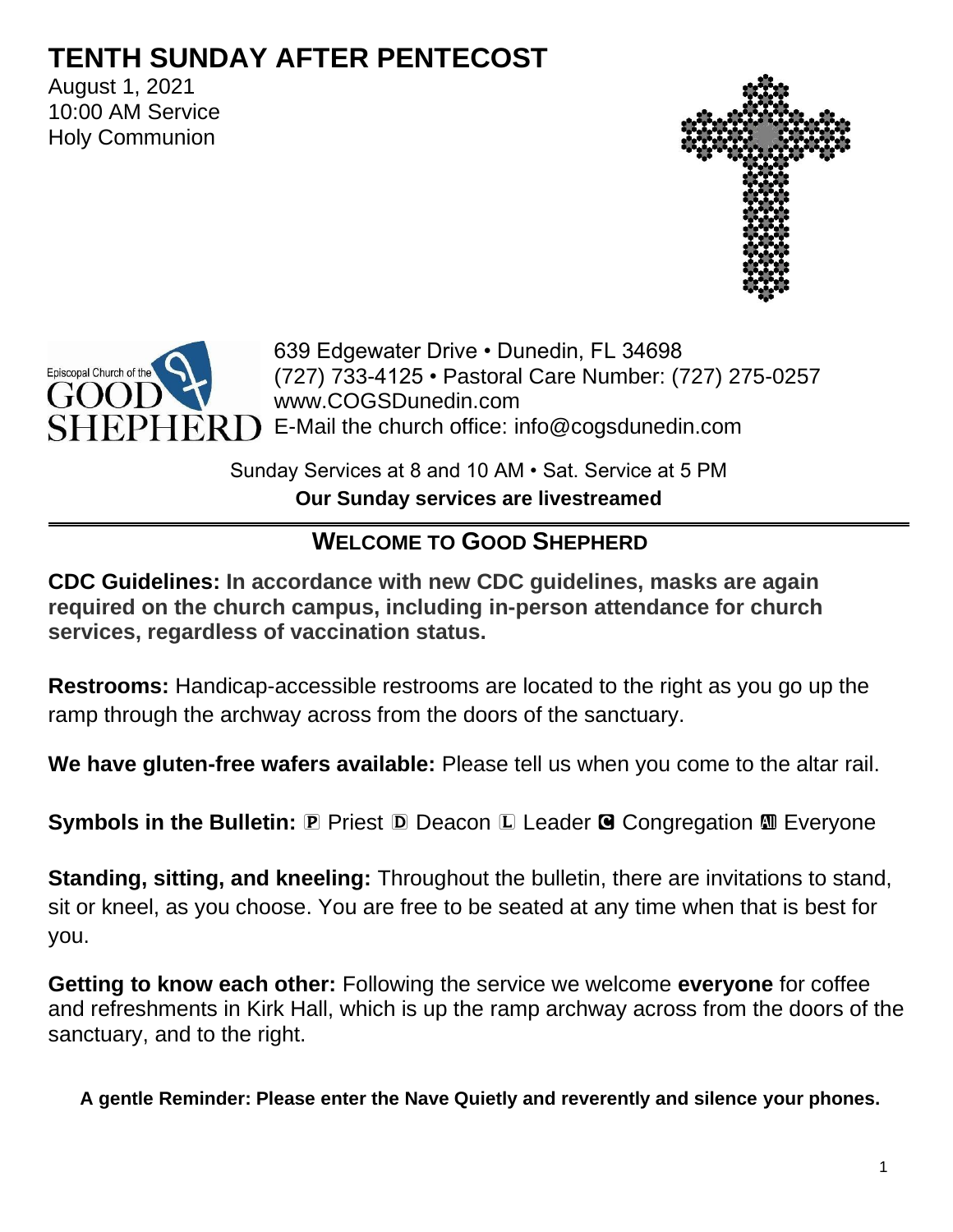#### **GATHERING FOR WORSHIP**

**PRELUDE** *A Thousand Tongues Nettleton* by William A. McNair

**WELCOME AND ANNOUNCEMENTS**

| THE GATHERING HYMN | I Love Thy Kingdom, Lord | H. 524 vs 1,2,3,5 |
|--------------------|--------------------------|-------------------|
|                    |                          |                   |

C

*I love thy kingdom, Lord, the house of thine abode, the Church our blest Redeemer saved with his own precious blood.*

*For her my tears shall fall; for her my prayers ascend; to her my cares and toils be given, till toils and cares shall end.*

*Beyond my highest joy I prize her heavenly ways, her sweet communion, solemn vows, her hymns of love and praise.*

*Sure as thy truth shall last, to Zion shall be given the brightest glories earth can yield, and brighter bliss of heaven.*

**THE OPENING ACCLAMATION**

P Blessed be God: Father, Son, and Holy Spirit.

C **And blessed be God's kingdom, now and for ever. Amen.**

**Collect for Purity**

a **Almighty God, unto whom all hearts are open, all desires known, and from whom no secrets are hid. Cleanse the thoughts of our hearts by the inspiration of thy Holy Spirit, that we may perfectly love thee, and worthily magnify thy holy Name; through Christ our Lord. Amen.**

**THE COLLECT OF THE DAY**

P The Lord be with you.

#### C **And also with you.**

P Let us pray… Let your continual mercy, O Lord, cleanse and defend your Church; and, because it cannot continue in safety without your help, protect and govern it always by your goodness; through Jesus Christ our Lord, who lives and reigns with you and the Holy Spirit, one God, for ever and ever.

C **Amen**.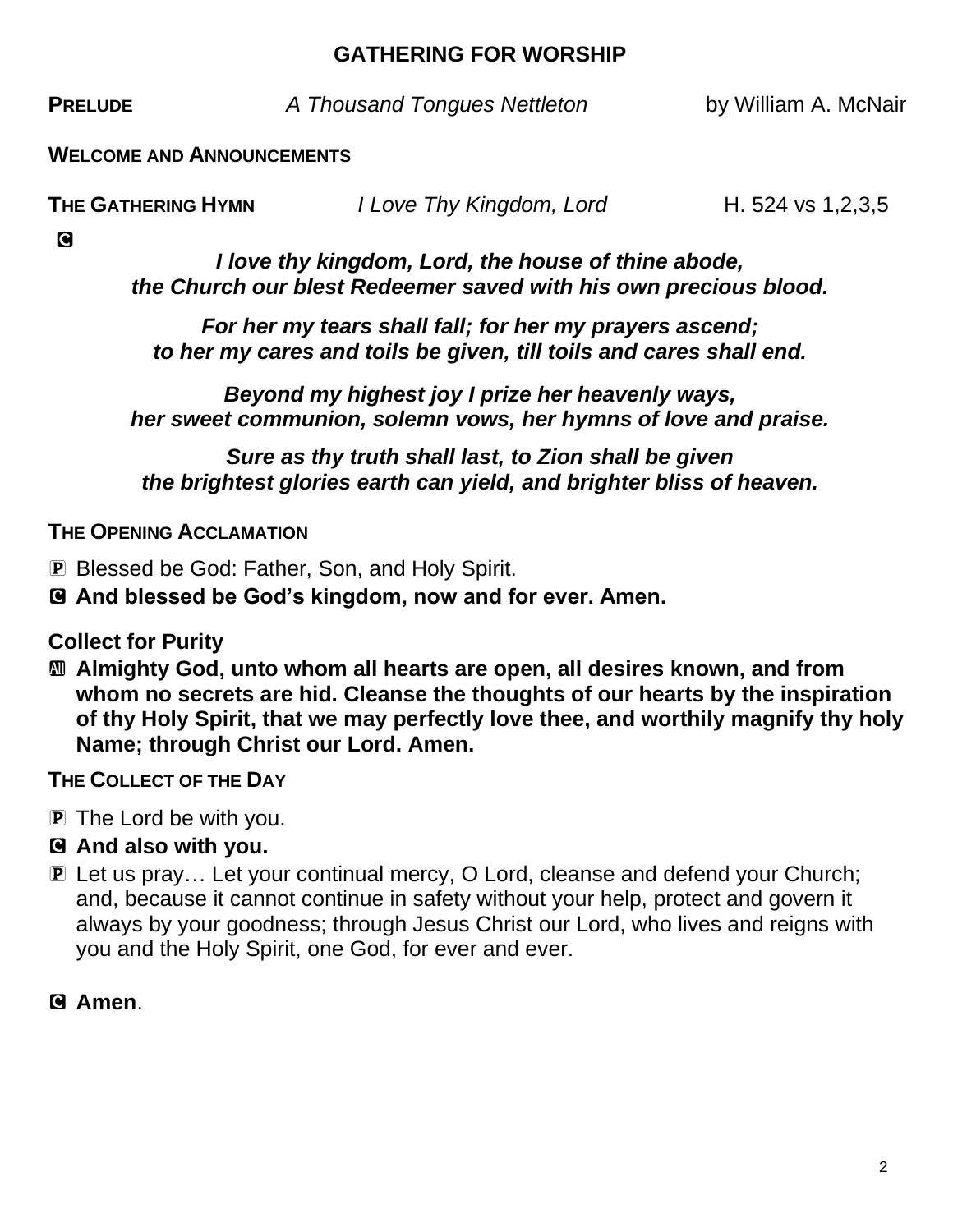# **THE WORD OF GOD**

**THE READINGS:** 2 Samuel 11: 26, 12:13a, Psalm 51: 1-13, Ephesians 4:1-16, John 6:24-35

# **The First Reading:**

L *The First Reading is taken from 2 Samuel chapter 11…*

When the wife of Uriah heard that her husband was dead, she made lamentation for him. When the mourning was over, David sent and brought her to his house, and she became his wife, and bore him a son. But the thing that David had done displeased the LORD, and the LORD sent Nathan to David. He came to him, and said to him, "There were two men in a certain city, the one rich and the other poor. The rich man had very many flocks and herds; but the poor man had nothing but one little ewe lamb, which he had bought. He brought it up, and it grew up with him and with his children; it used to eat of his meager fare, and drink from his cup, and lie in his bosom, and it was like a daughter to him. Now there came a traveler to the rich man, and he was loath to take one of his own flock or herd to prepare for the wayfarer who had come to him, but he took the poor man's lamb, and prepared that for the guest who had come to him." Then David's anger was greatly kindled against the man. He said to Nathan, "As the LORD lives, the man who has done this deserves to die; he shall restore the lamb fourfold, because he did this thing, and because he had no pity." Nathan said to David, "You are the man! Thus says the LORD, the God of Israel: I anointed you king over Israel, and I rescued you from the hand of Saul; I gave you your master's house, and your master's wives into your bosom, and gave you the house of Israel and of Judah; and if that had been too little, I would have added as much more. Why have you despised the word of the LORD, to do what is evil in his sight? You have struck down Uriah the Hittite with the sword, and have taken his wife to be your wife, and have killed him with the sword of the Ammonites. Now therefore the sword shall never depart from your house, for you have despised me, and have taken the wife of Uriah the Hittite to be your wife. Thus says the LORD: I will raise up trouble against you from within your own house; and I will take your wives before your eyes, and give them to your neighbor, and he shall lie with your wives in the sight of this very sun. For you did it secretly; but I will do this thing before all Israel, and before the sun." David said to Nathan, "I have sinned against the LORD."

The Word of the Lord.

# <sup>C</sup> **Thanks be to God.**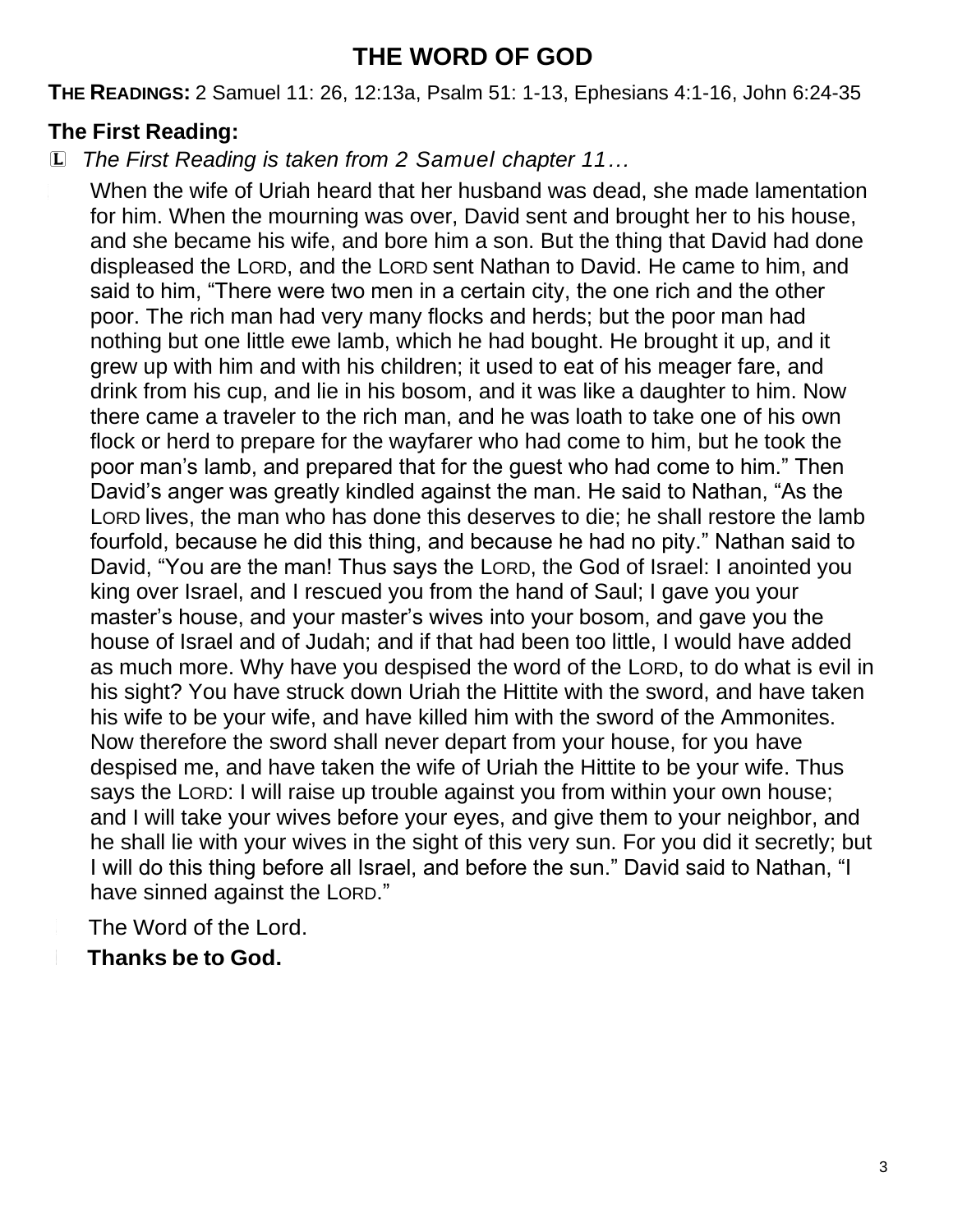*Have mercy in your goodness, Lord, And in your grace forgive my sin; Wash me from evil through and through, Cleanse me, O Lord, without, within.*

*All my transgressions, Lord, I know; I see my sin both day and night; Against you only have I sinned, Done what is evil in your sight.*

*So, when you speak, Lord, it is just; Your judgments all reveal the truth; I have been wicked from my birth, A sinner even from my youth.*

*Create in me a clean heart, Lord, Renew a spirit that is right; Take not your Spirit from my life, Nor cast me out, Lord, from your sight.*

#### **The Second Reading**

L *The Second Reading is taken from Ephesians chapter 4…*

<sup>L</sup> I therefore, the prisoner in the Lord, beg you to lead a life worthy of the calling to which you have been called, with all humility and gentleness, with patience, bearing with one another in love, making every effort to maintain the unity of the Spirit in the bond of peace. There is one body and one Spirit, just as you were called to the one hope of your calling, one Lord, one faith, one baptism, one God and Father of all, who is above all and through all and in all. But each of us was given grace according to the measure of Christ's gift. Therefore it is said, "When he ascended on high he made captivity itself a captive; he gave gifts to his people." (When it says, "He ascended," what does it mean but that he had also descended into the lower parts of the earth? He who descended is the same one who ascended far above all the heavens, so that he might fill all things.) The gifts he gave were that some would be apostles, some prophets, some evangelists, some pastors and teachers, to equip the saints for the work of ministry, for building up the body of Christ, until all of us come to the unity of the faith and of the knowledge of the Son of God, to maturity, to the measure of the full stature of Christ. We must no longer be children, tossed to and fro and blown about by every wind of doctrine, by people's trickery, by their craftiness in deceitful scheming. But speaking the truth in love, we must grow up in every way into him who is the head, into Christ, from whom the whole body, joined and knit together by every ligament with which it is equipped, as each part is working properly, promotes the body's growth in building itself up in love.

The Word of the Lord. <sup>C</sup> **Thanks be to God.**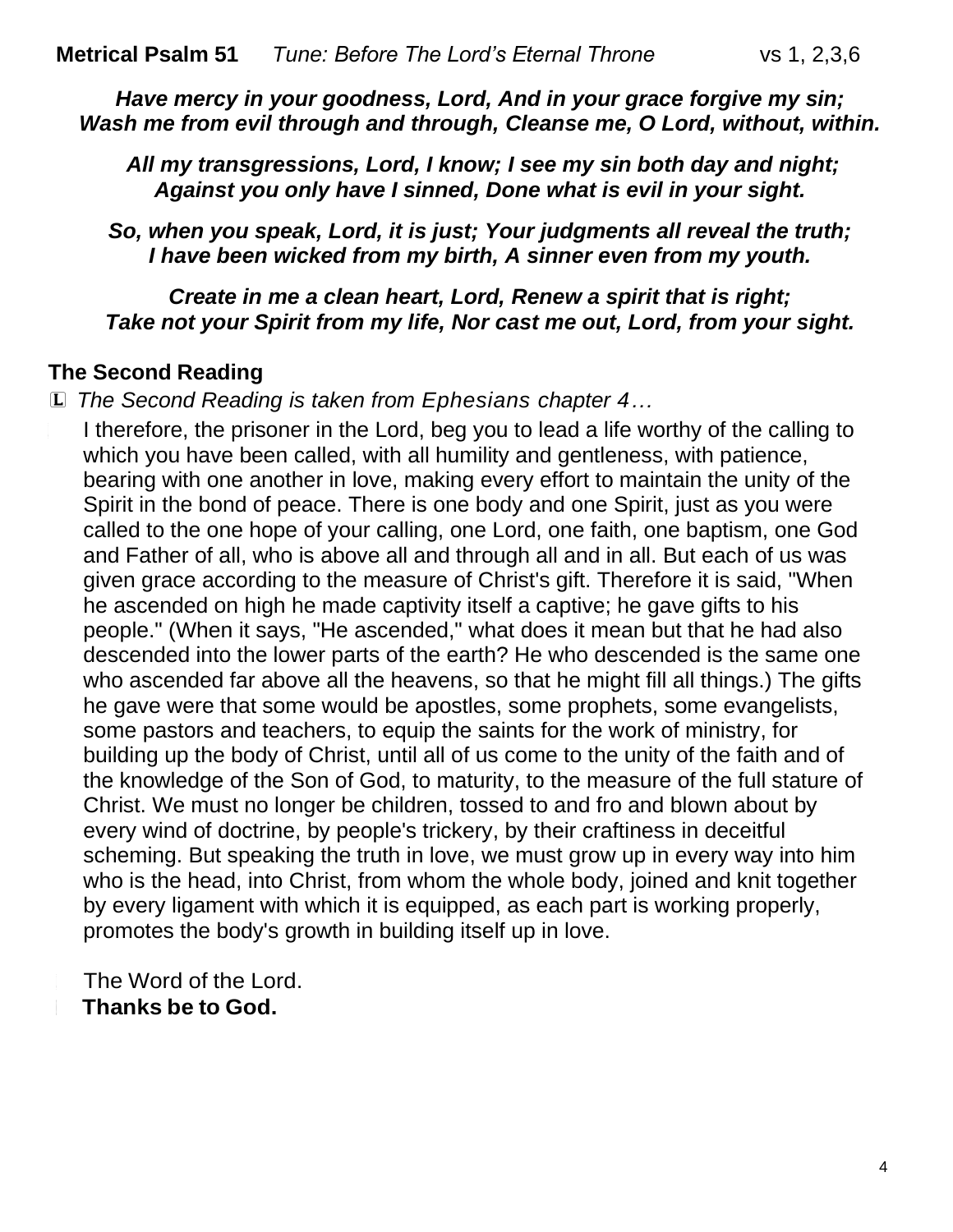# 510 Word of God, Come Down on Earth

**Liebster Jesu** 



#### **THE GOSPEL**

- D *The Holy Gospel of our Lord Jesus Christ according to John.*
- C **Glory to you, Lord Christ.**
- D The next day, when the people who remained after the feeding of the five thousand saw that neither Jesus nor his disciples were there, they themselves got into the boats and went to Capernaum looking for Jesus. When they found him on the other side of the sea, they said to him, "Rabbi, when did you come here?" Jesus answered them, "Very truly, I tell you, you are looking for me, not because you saw signs, but because you ate your fill of the loaves. Do not work for the food that perishes, but for the food that endures for eternal life, which the Son of Man will give you. For it is on him that God the Father has set his seal." Then they said to him, "What must we do to perform the works of God?" Jesus answered them, "This is the work of God, that you believe in him whom he has sent." So they said to him, "What sign are you going to give us then, so that we may see it and believe you? What work are you performing? Our ancestors ate the manna in the wilderness; as it is written, 'He gave them bread from heaven to eat.'" Then Jesus said to them, "Very truly, I tell you, it was not Moses who gave you the bread from heaven, but it is my Father who gives you the true bread from heaven. For the bread of God is that which comes down from heaven and gives life to the world." They said to him, "Sir, give us this bread always." Jesus said to them, "I am the bread of life. Whoever comes to me will never be hungry, and whoever believes in me will never be thirsty."
	- The Gospel of the Lord.
- C **Praise to you, Lord Christ.**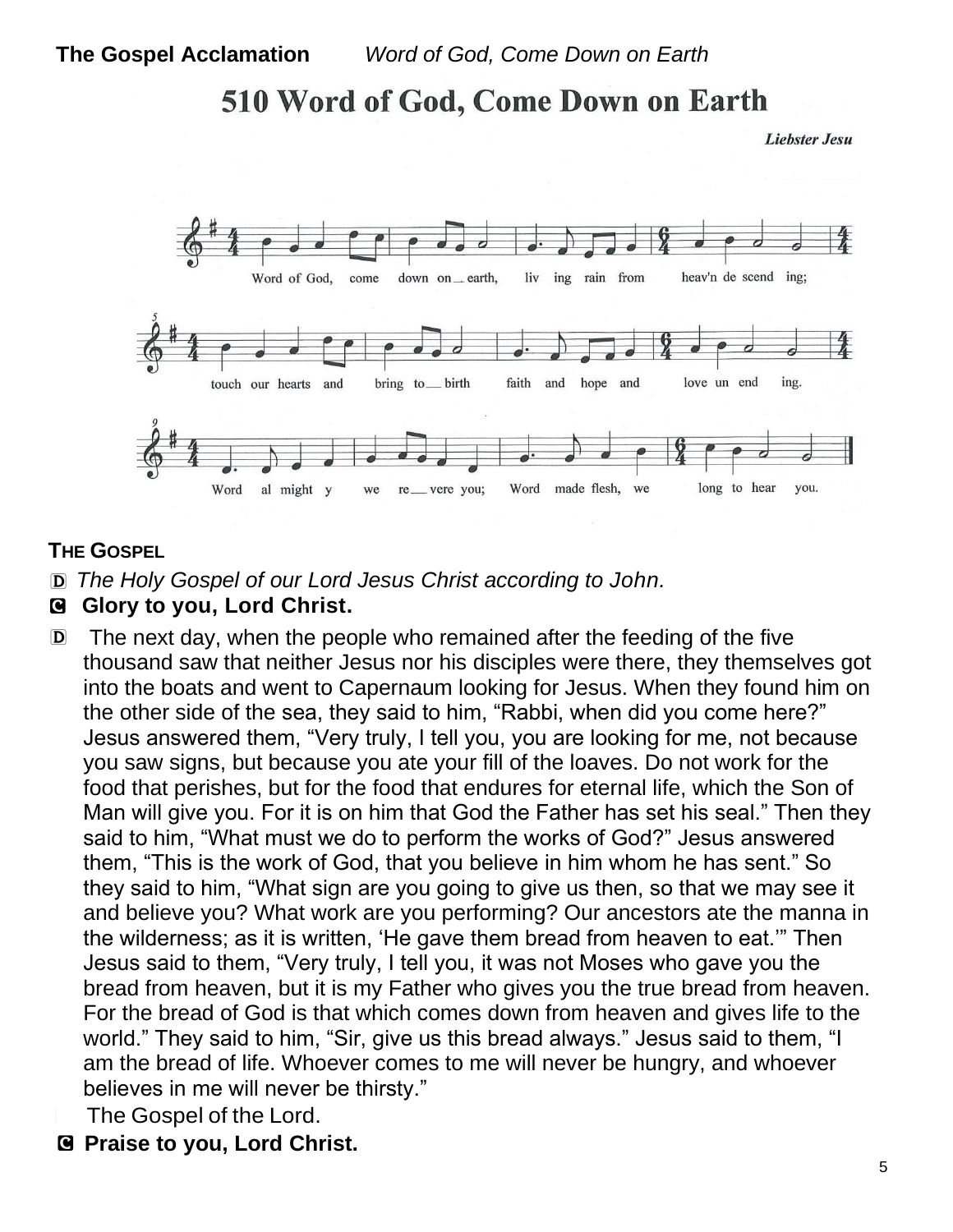#### **THE NICENE CREED**

C **We believe in one God, the Father, the Almighty, maker of heaven and earth, of all that is, seen and unseen.**

**We believe in one Lord, Jesus Christ, the only Son of God, eternally begotten of the Father, God from God, Light from Light, true God from true God, begotten, not made, of one Being with the Father. Through him all things were made. For us and for our salvation he came down from heaven: by the power of the Holy Spirit he became incarnate from the Virgin Mary, and was made man. For our sake he was crucified under Pontius Pilate; he suffered death and was buried. On the third day he rose again in accordance with the Scriptures; he ascended into heaven and is seated at the right hand of the Father. He will come again in glory to judge the living and the dead, and his kingdom will have no end.**

**We believe in the Holy Spirit, the Lord, the giver of life, who proceeds from the Father and the Son. With the Father and the Son he is worshiped and glorified. He has spoken through the Prophets. We believe in one holy catholic and apostolic Church. We acknowledge one baptism for the forgiveness of sins. We look for the resurrection of the dead, and the life of the world to come. Amen.**

#### **THE PRAYERS OF THE PEOPLE**

D Heavenly Father, you have promised to hear when we pray in the name of your Son. Therefore, in confidence and trust we pray for the Church.

L Father, enliven the Church for its mission,

#### C **that we may be salt of the earth and light to the world.**

Breathe fresh life into your people.

#### C **Give us power to reveal Christ in word and action.**

We pray for the world: we pray for our elected leaders, and implore that you will lead us and every nation into the ways of justice and peace. God of truth, inspire with your wisdom those whose decisions affect the lives of others

#### C **that all may act with integrity and courage.**

Give grace to all whose lives are linked with ours.

#### C **May we serve Christ in one another, and love as he loves us.**

<sup>L</sup> We pray for the community, and for those in need. especially . . . [*add names from notebook*] and those we now namealoud or in our hearts [*leave time* ]. God of hope, comfort and restore all who suffer in body, mind or spirit, and make us willing agents of your compassion.

#### C **Strengthen us as we share in making people whole, that all may know the power of your healing love.**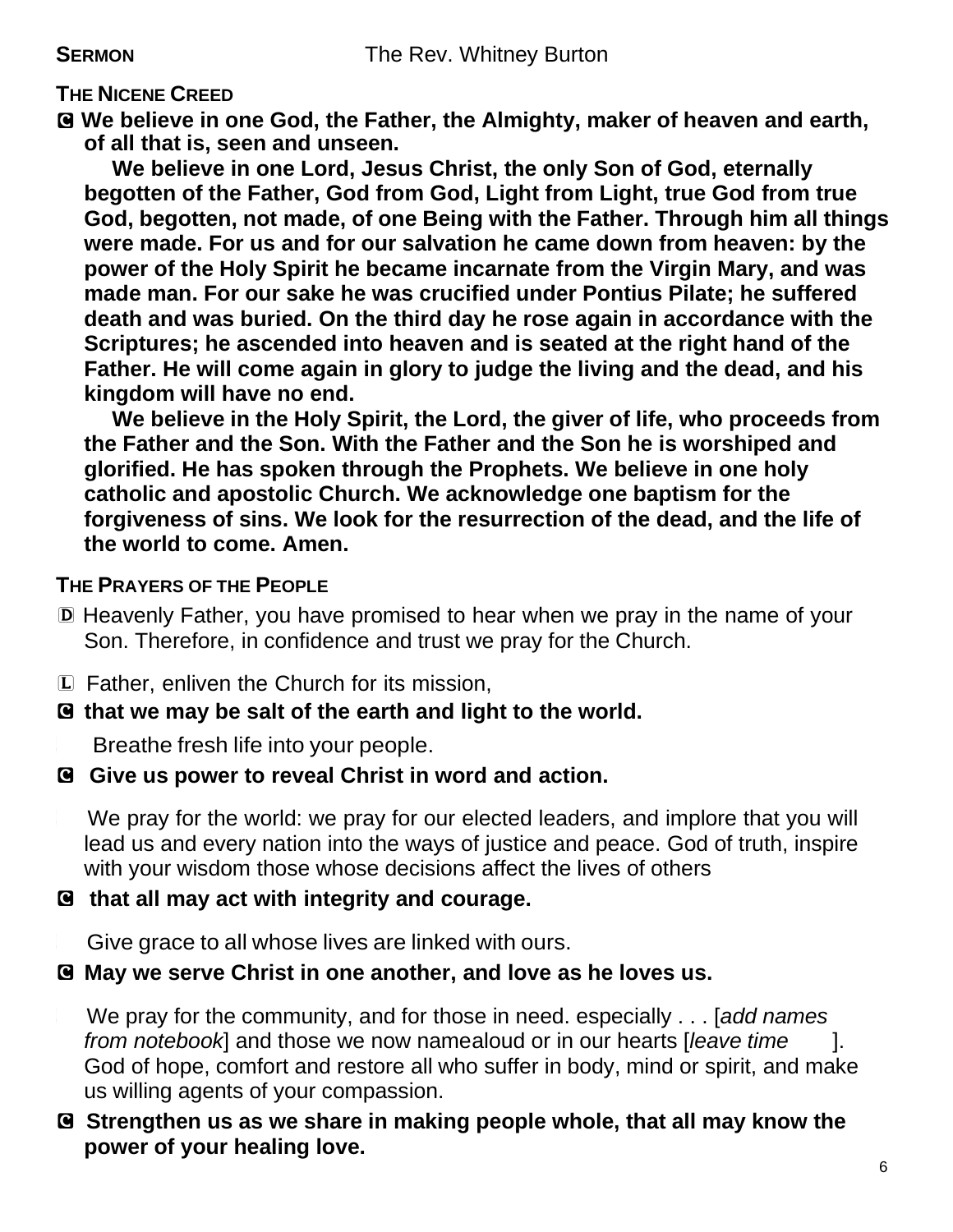We give you thanks for all the blessings of this life, especially the flowers given today to the Glory of God and for the birthdays this week for Pat Elmendorf, Nancy Campbell, Jason Hopwood, Phyllis Sipos, Kevin Matson and the anniversaries of Ted & Mary Anne Dorner, Noel & Angela Powell. Awaken in us a sense of wonder for the earth and all that is in it.

## C **Teach us to care creatively for its resources.**

<sup>L</sup> We remember those who have died and those who mourn (especially . . . [*add names from notebook*]). We remember with thanksgiving those near to us whose absence still leaves a hole in our hearts; I invite you to say their names, silently or aloud [*leave time .......................*]. We pray for all who have died in the faith of Christ, and those whose faith is known to you alone.

- C **Father, into your hands we commend them.**
- L Lord, you have called us to serve you. We pray for ourselves and our ministries.
- C **Grant that we may walk in your presence: your love in our hearts, your truth in our minds, your strength in our wills, until, at the end of our journey, we know the joy of our homecoming and the welcome of your embrace, through Jesus Christ our Lord.**

*(The Celebrant adds a concluding collect.)* 

## **CONFESSION & ABSOLUTION:**

- D Let us confess our sins against God and our neighbor. *(Silence is kept.)*
- C **Most merciful God, we confess that we have sinned against you in thought, word, and deed, by what we have done, and by what we have left undone. We have not loved you with our whole heart; we have not loved our neighbors as ourselves. We are truly sorry and we humbly repent. For the sake of your Son Jesus Christ, have mercy on us and forgive us; that we may delight in your will, and walk in your ways, to the glory of your Name. Amen.**
- P Almighty God have mercy on you, forgive you all your sins through our Lord Jesus Christ, strengthen you in all goodness, and by the power of the Holy Spirit keep you in eternal life.
	- <sup>C</sup> **Amen**.

## **THE GREETING OF PEACE**

- $\overline{P}$  The peace of the Lord be always with you.
- C **And also with you.** (*All may greet one another in the name of the Lord.*)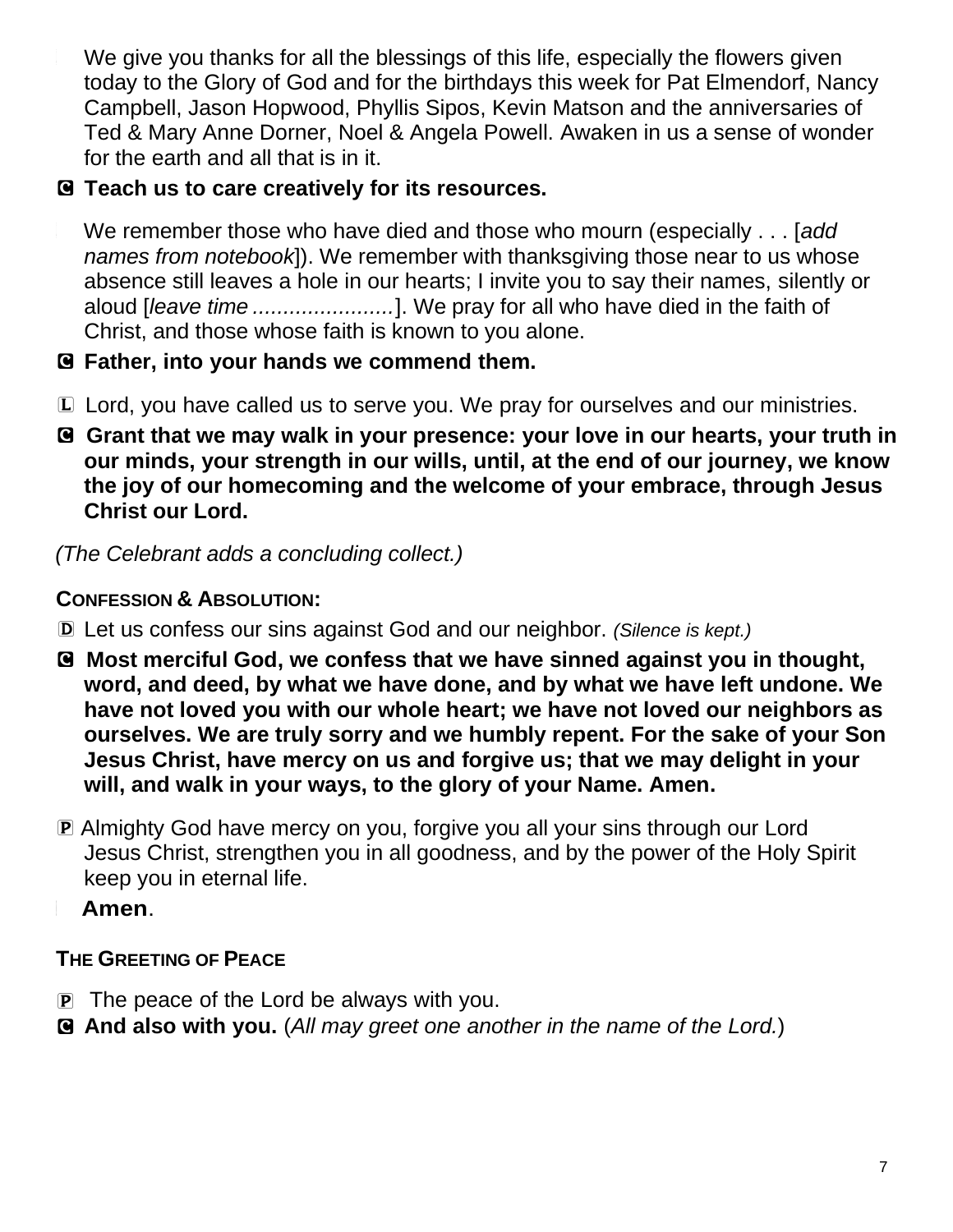#### **THE HOLY COMMUNION**

#### **THE OFFERTORY SENTENCE**

**THE OFFERTORY** *Elevation in C* Dom Paul Benoit, O.S.B.

#### **THE PRESENTATION**

D We gladly present the fruits of our lives to the God who creates us, redeems us and sustains us. May we have the grace to use them to heal God's world.

**THE PRESENTATION HYMN** *For the Fruit of All Creation*

#### *For the harvests of the Spirit, thanks be to God. For the good we all inherit, thanks be to God. For the wonders that astound us, for the truths that still confound us, most of all, that love has found us, thanks be to God.*

**THE GREAT THANKSGIVING:** Eucharistic Prayer A

- P The Lord be with you.
- C **And also with you.**
- P Lift up your hearts.
- C **We lift them to the Lord.**
- P Let us give thanks to the Lord our God.
- C **It is right to give him thanks and praise.**
- P It is right, and a good and joyful thing, always and everywhere to give thanks to you, Father Almighty, Creator of heaven and earth. For you are the source of light and life, you made us in your image, and called us to new life in Jesus Christ our Lord. Therefore, we praise you, joining our voices with Angels and Archangels and with all the company of heaven, who for ever sing this hymn to proclaim the glory of your Name:
- A **Holy, holy, holy Lord, God of power and might, S130 Holy, holy, holy Lord, God of power and might, heaven and earth are full, full of your glory. Hosanna in the highest. Hosanna in the highest. Blessed is he who comes in the name of the Lord. Hosanna in the highest. Hosanna in the highest.**

*[Please stand or kneel, as you choose.]*

P Holy and gracious Father: In your infinite love you made us for yourself, and, when we had fallen into sin and become subject to evil and death, you, in your mercy, sent Jesus Christ, your only and eternal Son, to share our human nature, to live and die as one of us, to reconcile us to you, the God and Father of all.

He stretched out his arms upon the cross, and offered himself, in obedience to your will, a perfect sacrifice for the whole world.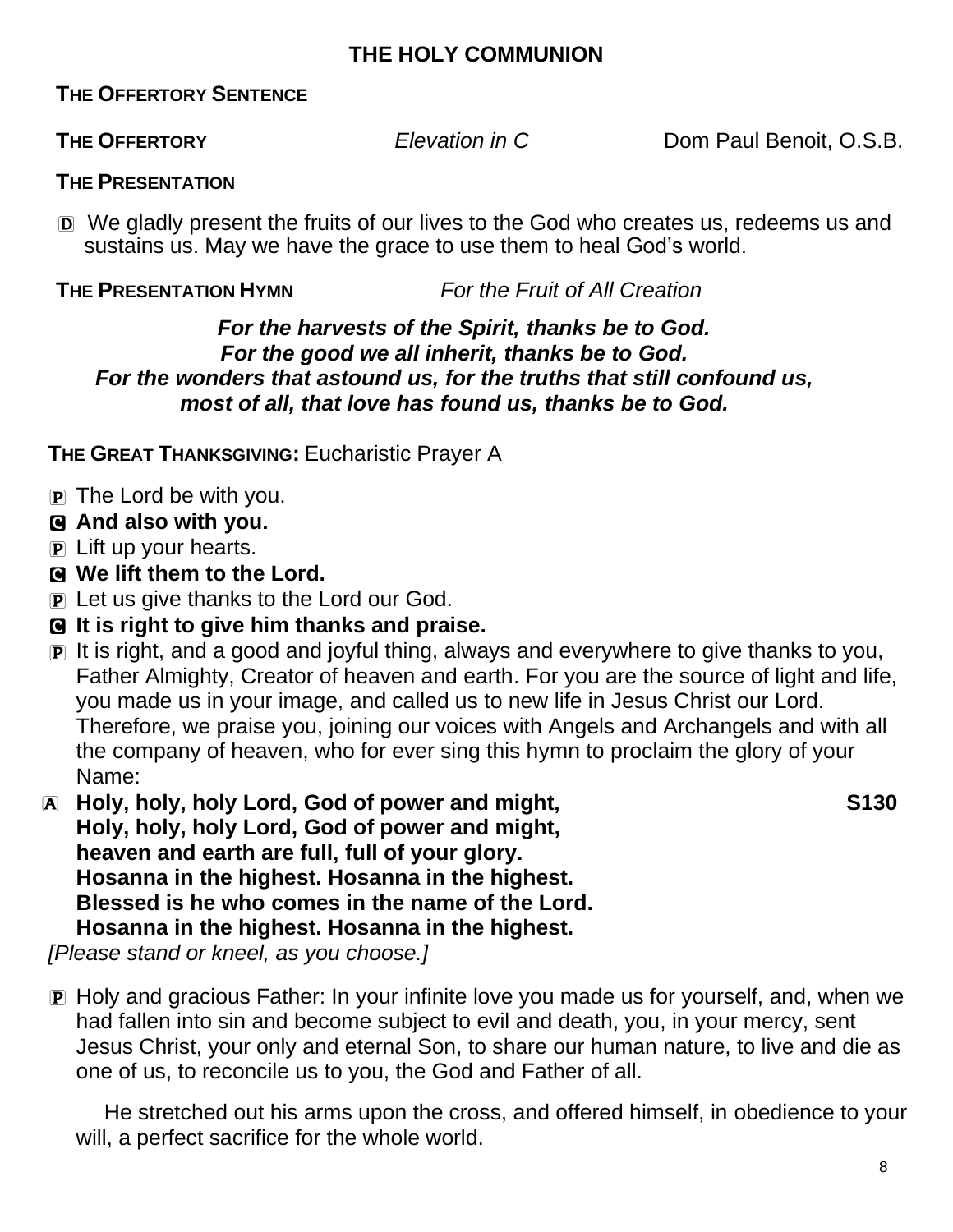On the night he was handed over to suffering and death, our Lord Jesus Christ took bread; and when he had given thanks to you, he broke it, and gave it to his disciples, and said, "Take, eat: This is my Body, which is given for you. Do this for the remembrance of me."

P After supper he took the cup of wine; and when he had given thanks, he gave it to them, and said, "Drink this, all of you: This is my Blood of the new Covenant, which is shed for you and for many for the forgiveness of sins. Whenever you drink it, do this for the remembrance of me." Therefore we proclaim the mystery of faith:

### C **Christ has died. Christ is risen. Christ will come again.**

- P We celebrate the memorial of our redemption, O Father, in this sacrifice of praise and thanksgiving. Recalling his death, resurrection, and ascension, we offer you these gifts.
- P Sanctify them by your Holy Spirit to be for your people the Body and Blood of your Son, the holy food and drink of new and unending life in him. Sanctify us also that we may faithfully receive this holy Sacrament, and serve you in unity, constancy, and peace; and at the last day bring us with all your saints into the joy of your eternal kingdom.

All this we ask through your Son Jesus Christ: By him, and with him, and in him, in the unity of the Holy Spirit all honor and glory is yours, Almighty Father, now and for ever.

#### **AMEN**

#### **THE LORD'S PRAYER**

- P And now as our Savior Christ has taught us, we are bold to say,
- <sup>a</sup> **Our Father, who art in heaven, hallowed be thy Name, thy kingdom come, thy will be done, on earth as it is in heaven. Give us this day our daily bread. And forgive us our trespasses, as we forgive those who trespass against us. And lead us not into temptation, but deliver us from evil. For thine is the kingdom, and the power, and the glory, for ever and ever. Amen.**

#### **THE BREAKING OF THE BREAD**

- P Alleluia! Christ our Passover is sacrificed for us;
- C **Therefore let us keep the feast. Alleluia!**
- P The Gifts of God for the People of God.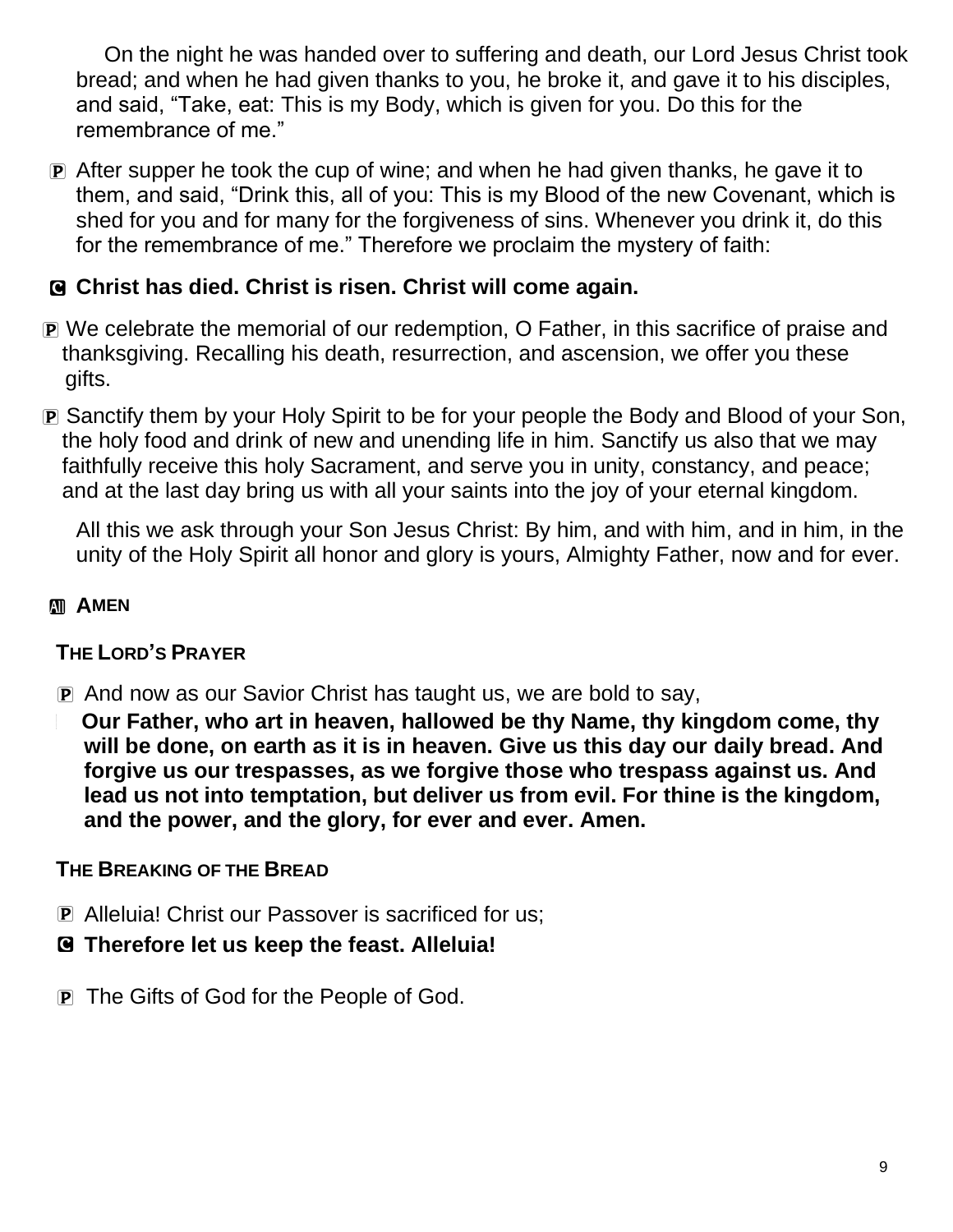*[Please remain seated.]*

**THE CHANT** *Taste and See*

*Taste and see, taste and see the goodness of the Lord. Oh, taste and see, taste and see the goodness of the Lord, of the Lord.* 

**THE PRAYER AFTER COMMUNION**

Let us pray...

C **Almighty and everliving God, we thank you for feeding us with the spiritual food of the most precious Body and Blood of your Son our Savior Jesus Christ; and for assuring us in these holy mysteries that we are living members of the Body of your Son, and heirs of your eternal kingdom. And now, Father, send us out to do the work you have given us to do, to love and serve you as faithful witnesses of Christ our Lord. To him, to you, and to the Holy Spirit, be honor and glory, now and for ever. Amen.**

**THE BLESSING**

**THE SENDING HYMN** *My Hope is Built on Nothing Less*

*My hope is built on nothing less than Jesus' blood and righteousness; I dare not trust the sweetest frame, but wholly lean on Jesus' name.*

*Refrain: On Christ, the solid Rock, I stand; all other ground is sinking sand; all other ground is sinking sand.*

*When he shall come with trumpet sound, O may I then in him be found, dressed in his righteousness alone, faultless to stand before the throne.* 

*[Refrain]*

**THE DISMISSAL**

- P Go in peace to love and serve the Lord!
- C **Thanks be to God!**

**THE POSTLUDE** *Toccata on "Kirken" Built on the Rock* Gordon Young